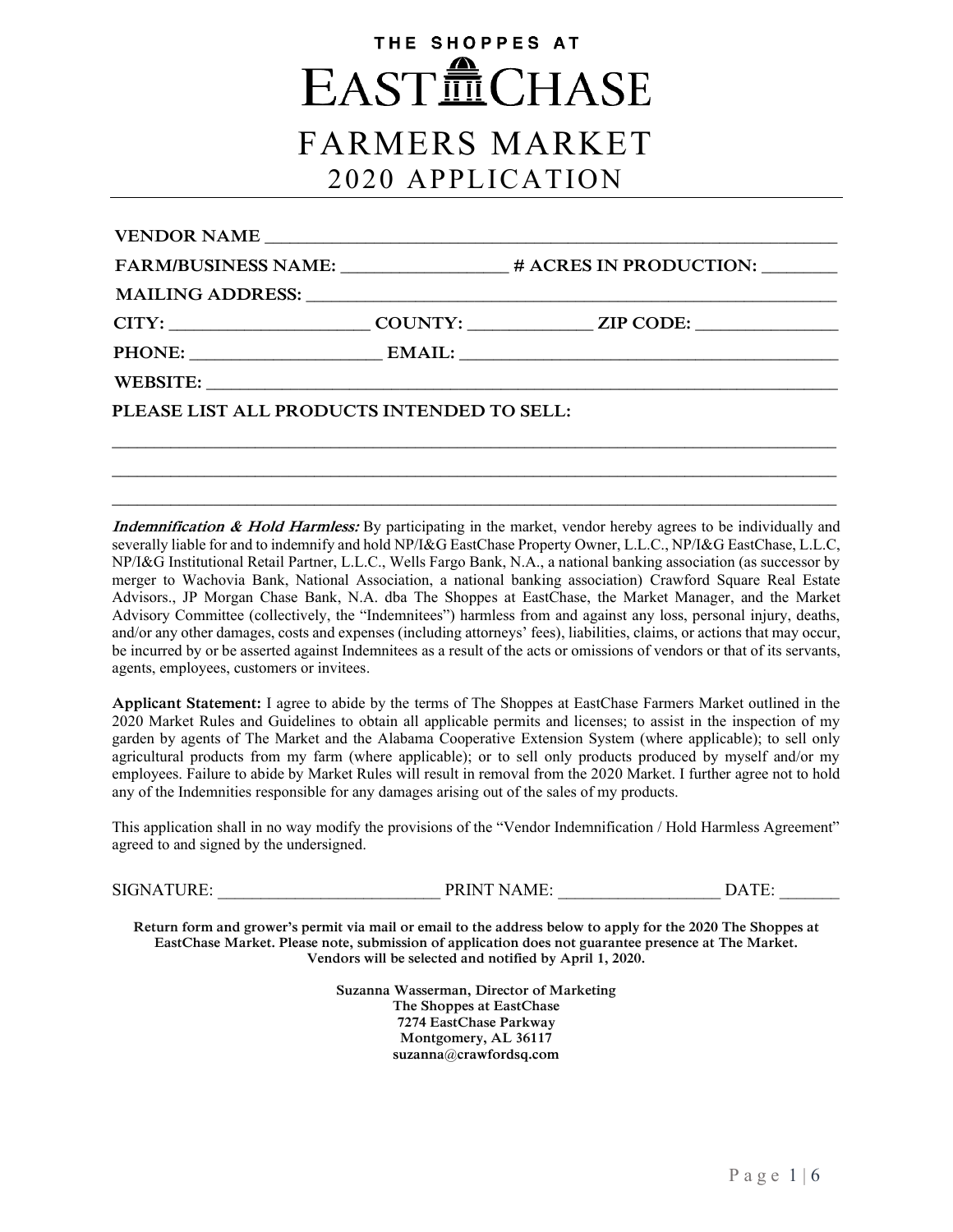## THE SHOPPES AT **EASTILCHASE** EXHIBIT "A"

### VENDOR INDEMNIFICATION / HOLD HARMLESS AGREEMENT

As an inducement to Crawford Square Real Estate Advisors ("Crawford Square") agreeing to allow ("Vendor") to use a portion of the common area of that certain shopping center commonly known as The Shoppes at EastChase, located in Montgomery, Alabama (the "Shopping Center"), Vendor hereby agrees as follows:

To the maximum extent permitted by law, Vendor, its officers, shareholders, employees, agents, contractors and invitees (hereinafter collectively referred to as "Indemnitors") hereby agree to indemnify and save harmless NP/I&G EastChase Property Owner, L.L.C. ("The Shoppes at EastChase"), NP/I&G EastChase, L.L.C, NP/I&G Institutional Retail Partner, L.L.C., Wells Fargo Bank, N.A., a national banking association (as successor by merger to Wachovia Bank, National Association, a national banking association) Crawford Square Real Estate Advisors JP Morgan Chase Bank, N.A. dba The Shoppes at EastChase, the Market Manager, and the Market Advisory Committee (collectively, the "Indemnities") and their affiliates and their respective officers, members, directors, employees, contractors and agents (hereinafter collectively referred to as the "Indemnitees") from and against any and all liabilities and/or expenses in connection with the loss of life, bodily injury, personal injury, and/or property damage caused by Indemnitors' acts or omissions, or arising out of, or in connection with, Indemnitors' use and occupancy of the Shopping Center, or any part thereof.

In addition to the foregoing, to the maximum extent permitted by law, Indemnitors hereby agree to hold the Indemnitees harmless from and against any claim, damage, action, penalty, liability or judgment arising out of any loss, theft, burglary, robbery, damage, fire or other loss caused by casualty, or any other reason, to any of the Indemnitors' possessions or personal property of any kind, including without limitation, equipment, supplies, prizes, inventory, merchandise or exhibits, which are located in the Shopping Center.

Without limiting Indemnitors' obligation to indemnify and hold harmless the Indemnitees, Indemnitors specifically acknowledge and agree that there shall be no personal liability of the Indemnitees, arising out of, or in connection with, Indemnitors' use of the Shopping Center.

Vendor shall keep and maintain the common area of the Shopping Center, including any equipment installed therein or thereabout, neat, clean, free of debris and trash, and in good order and repair and in an attractive and clean condition in accordance with the general character of the Shopping Center, all applicable laws and shall comply with all rules and regulations of the Shopping Center now in effect or as hereinafter amended by Crawford Square.

VENDOR:

 $\mathcal{L}_\text{max}$  and  $\mathcal{L}_\text{max}$  and  $\mathcal{L}_\text{max}$  and  $\mathcal{L}_\text{max}$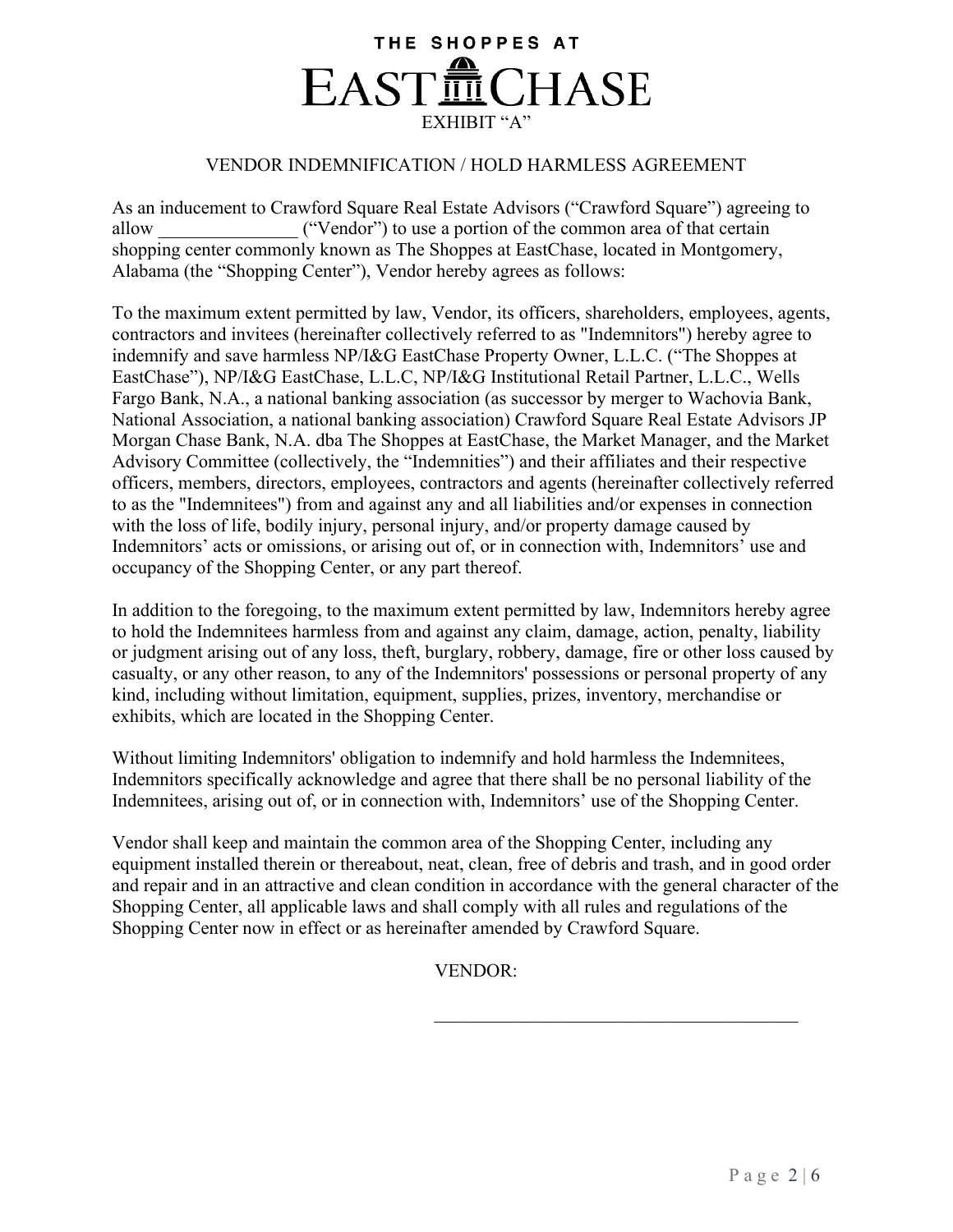## THE SHOPPES AT **EASTILCHASE** FARMERS MARKET RULES + GUIDELINES

#### **INTRODUCTION:**

The Shoppes at EastChase Farmers Market, referred to as the "Farmers Market" in this document**,** was founded on the concepts of regional food production for fresh consumption, promotion of family farming, direct marketing of farm products, and the common good of all who participate in The market. With these goals, the following rules and guidelines are intended to make it as easy as possible for local producers to sell their products directly to the general public without much of the "red tape" associated with conventional marketing outlets. The success of our market depends on a good growing season and the active participation and cooperation of many and varied producers. The Shoppes at EastChase Farmers Market Advisory Committee manages the regular business operations of The Market and welcomes your input. The Market Advisory Committee**,** composed of Don Wambles, Director, State of Alabama Farmers Market Authority; David Schloss, General Manager, EastChase; Suzanna Wasserman, Director of Marketing, EastChase and John Aplin, Market Manager. The Market Advisory Committee's meeting schedule may be obtained through the Market Manager**.** 

#### **LOCATION:**

• The Shoppes at EastChase Farmers Market shall be at a designated location, currently designated at the northwest corner of the Dillard's parking lot at The Shoppes at EastChase, 7274 EastChase Parkway, Montgomery, Alabama.

#### **THE SELLING SEASON:**

• The Farmers Market will be open for retail sales from 7:00 AM to 12:00 PM every Saturday of the market season as designated by the Market Advisory Committee. The season for 2020 will consist of only one market this year that will run from Saturday, May 9<sup>th</sup> through Saturday, September 26<sup>th</sup>. Vendors who will not have product to continue through the fall can rent a booth through August 29<sup>th</sup>. The market will be held rain or shine.

#### **PERMITS AND FEES:**

- A growers' permit must be completed before selling at The Market. Permits are available at no charge from the County Extension Office. The purpose of the certificate is to ensure that the products sold originate with the producer, his or her family, employees or partners. This allows the producer and the customer to be exempt from state and local taxes for goods sold. If you are selling products that do not allow you to be classified as a grower, i.e.; baked goods, you are required to have a business license from the City of Montgomery, Montgomery County and the State of Alabama and are responsible for collecting and remitting related sales taxes.
- Any fees collected by The Market are for the express purpose of promoting and operating The Shoppes at EastChase Farmers Market. This includes but is not limited to, administrative expenses and advertising.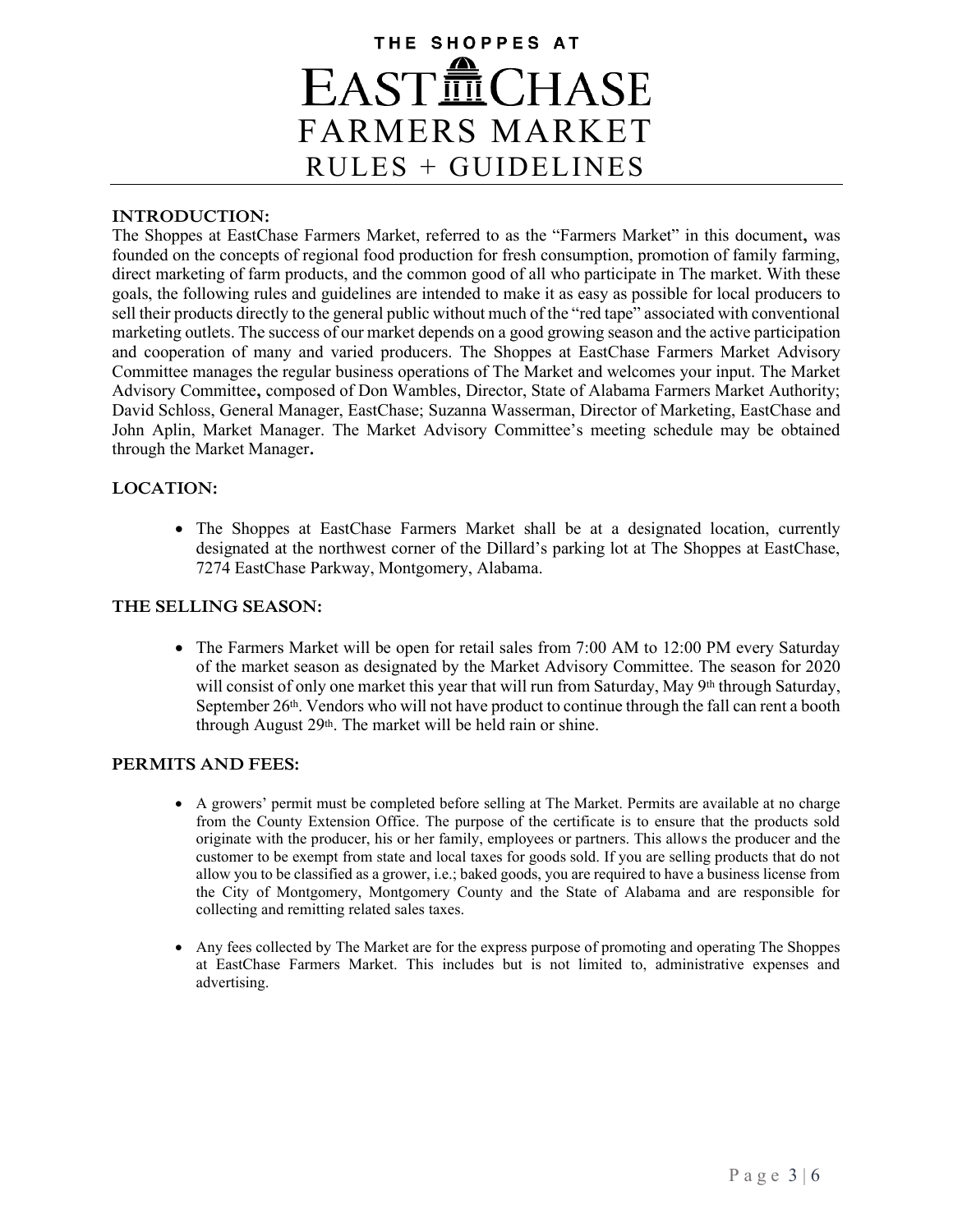# THE SHOPPES AT **EASTILCHASE**

### **SPACE ASSIGNMENTS AND RESERVATION POLICIES:**

- Vendors will be licensed to sell from only one vehicle and must occupy only one space as assigned by the Market Manager unless an additional space has been assigned and **payment received**. Vendors are not permitted to share tent space with unapproved vendors. Maximum vehicle size is a 1-ton pickup truck or van unless prior arrangements have been made. Displays must be confined to the assigned space. If the vendor is using a trailer to display and sell goods, the towing vehicle must be disconnected and moved out of the area. If a trailer or display is obstructing vehicular or pedestrian traffic, or is judged to be a safety hazard by the Market Manager, it must be moved.
- Producers may license a space for the season by paying the following rental fees:

| <b>Farmers Market</b> | May $9 -$ August 29    | \$500 $\{1 \text{ Tent}\}\$ \$800 $\{2 \text{ Tents}\}\$ |
|-----------------------|------------------------|----------------------------------------------------------|
|                       | May $9$ – September 26 | $$700$ {1 Tent} \$1,000 {2 Tents}                        |

- All vendors are required to be set up no later than 6:30 AM and be ready to do business when the market opens at 7:00 AM. When running late, contact the Market Manager at 334-726-5104 so that he does not reassign your space. The Market Manager will need at least a two-day notice if you will not participate in The Market if you are a seasonal vendor.
- The Market Manager designates the vending location for all producers with or without vehicles, and if the Market Manager deems it necessary, may require a producer to relocate.

## **REGULATIONS:**

• Producers may sell at the market. A producer is defined as the person that grows or makes the product and may also include the producer's immediate family, partners, employees, or local cooperatives upon prior review. A partnership, for the purpose of this document, is defined as two or more individuals engaged together in the joint production of goods. Any complaints filed with the Market Manager concerning production regulations will be investigated by The Shoppes at EastChase Farmers Market Advisory Committee and/or a representative of the State of Alabama Farmers Market Authority. Should a complaint be found valid, it may result in expulsion from The Market for the remainder of the selling season, and no refund will be made for market fees paid to date.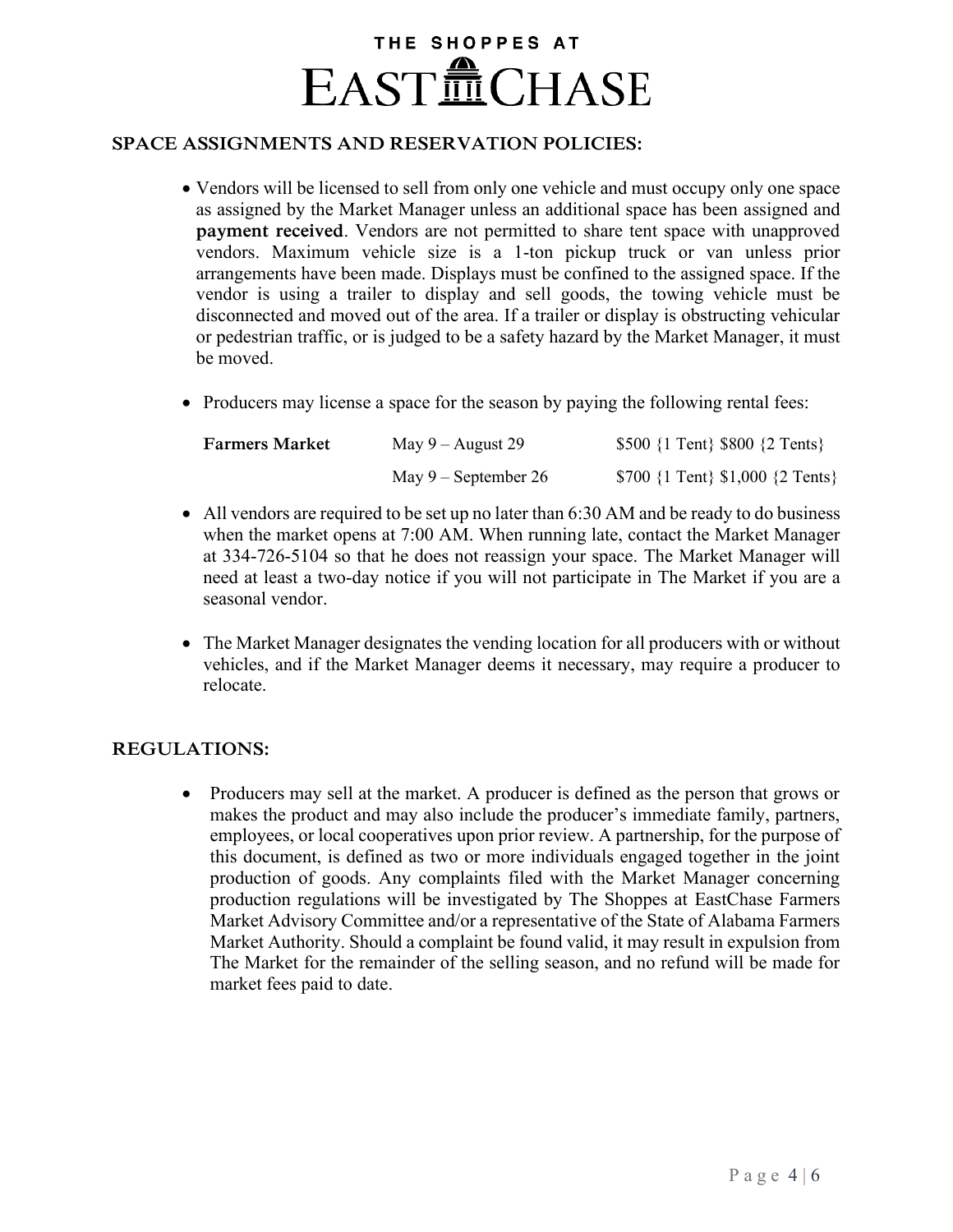# THE SHOPPES AT **EASTILCHASE**

- In an effort to ensure that our market remains a "growers market", we will be doing mandatory farm inspections before the beginning of The Market and during The Market if deemed necessary. You will be contacted in advance to schedule your inspection at a time that works best for you.
- Arts and crafts are not permitted for sale at the market unless prior approval is received from The Shoppes at EastChase Farmers Market Advisory Committee. If there is any question whatsoever about whether an item may be sold at The Market, a brief written proposal should be submitted to the Market Advisory Committee for review.
- All vendors must clearly display the prices of their products.
- Producers may sell their own farm and kitchen products including (but not limited to): fruit, vegetables, eggs, cut flowers, plants, cheese, cider, jams, jellies, relishes, honey, home canned goods and baked goods. Many items are subject to Health Department regulations. It is the responsibility of the producer to abide by these regulations. Contact these agencies for inspection and approval. No cooking is permitted within The Market area without prior approval by The Shoppes at EastChase Famers Market Advisory Committee. It is the responsibility of each producer to abide by all state and federal regulations which governs the production, harvest, preparation, preservation, labeling, or safety of products offered for sale at The Market. Vendors are liable for their own products. The Advisory Committee, NP/I&G EastChase Property Owner, LLC, the City of Montgomery and/or the State of Alabama Farmers Market Authority shall not be held accountable for the products offered by vendors. Product and liability insurance is the responsibility of the producer. If there is any question whatsoever about whether an item may be sold at The Market, a brief written proposal should be submitted to the Farmers Market Advisory Committee for review.
- At the beginning of each market day, vendors will check in with the Market Manager. Vendors should be set up at the market by 6:30 AM. Each seller is expected to stop selling at noon and have all produce, baked goods, boxes, containers, etc. loaded for removal by 12:30 PM. The Market Manager will have the authority to change The Market hours on special occasions; however, notice must be given to the Farmers Market Advisory Committee.
- Silent electrical generators are allowed at the market, and must be approved by Market Manager in advance. Vendors must bring their own all-weather extension cords and should arrange for a space near the power outlet. Electrical cords must not be a safety hazard and must meet all codes and OSHA regulations.